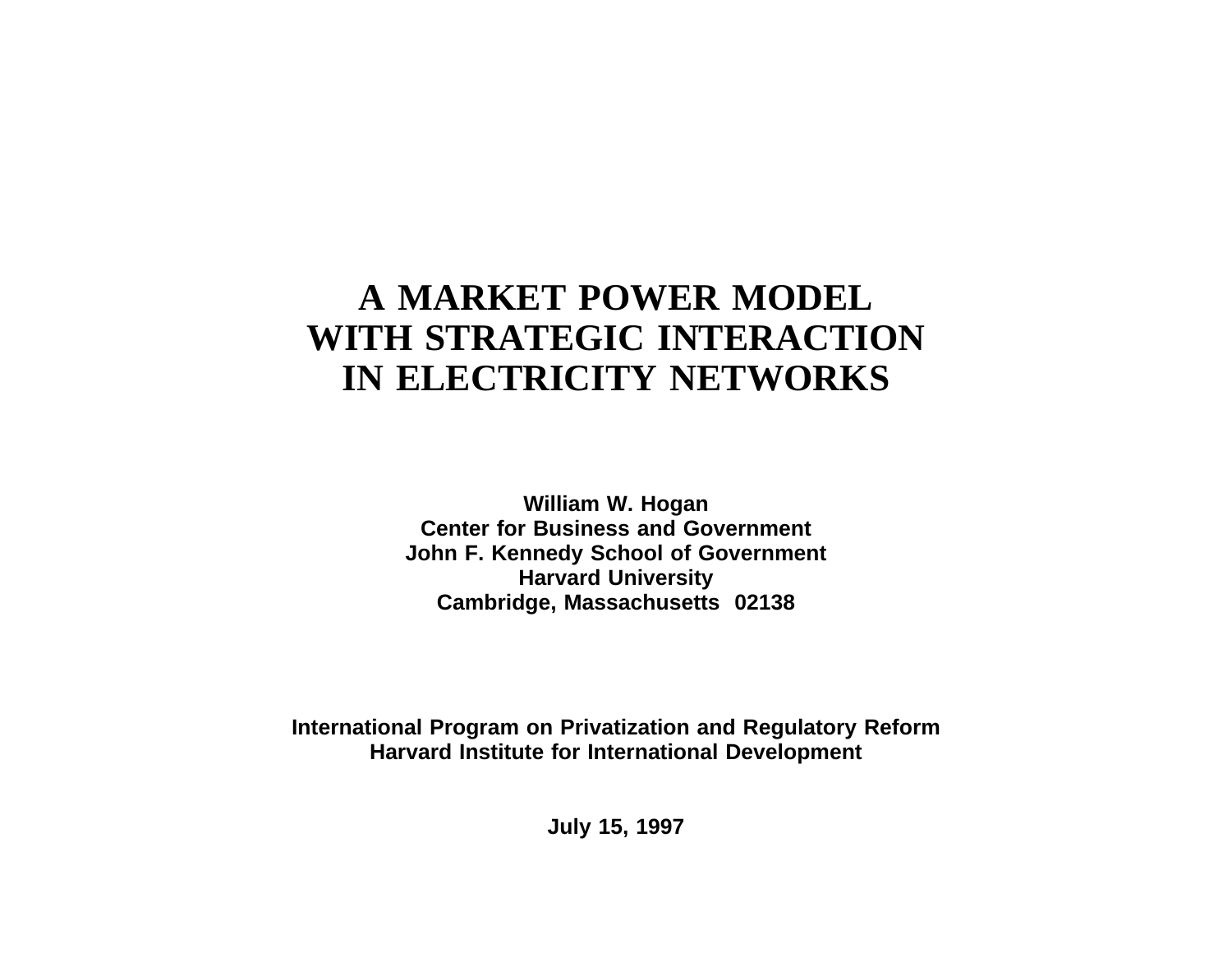1

Electricity restructuring requires open access to the transmission essential facility. Open access reduces or removes vertical market power. But open access does not eliminate horizontal market power. Concentration of ownership of generation coupled with market pricing could lead to higher **prices and reduced welfare.**

**• Horizontal Market Power is <sup>a</sup> Concern.** Regulators consistently express reservations about competition and market pricing for generation due to the problems of concentration of ownership.

"Market power on the part of sellers is the ability profitably to maintain prices above competitive levels by restricting output below competitive levels."<sup>1</sup>

- • **Market Definition Depends on the Open Access Rules.** Market power analysis depends on <sup>a</sup> better understanding of the open access rules. Until the rules are set, it may not be possible to identify the extent of market power.
- • **Transmission Constraints Complicate the Analysis of Market Power.** There is general recognition that transmission constraints can segment markets and have <sup>a</sup> significant impact on the ability to exercise market power.

Gregory J. Werden, "Identifying Market Power in Electric Generation," Public Utilities Fortnightly, February 15, 1996, p. 16.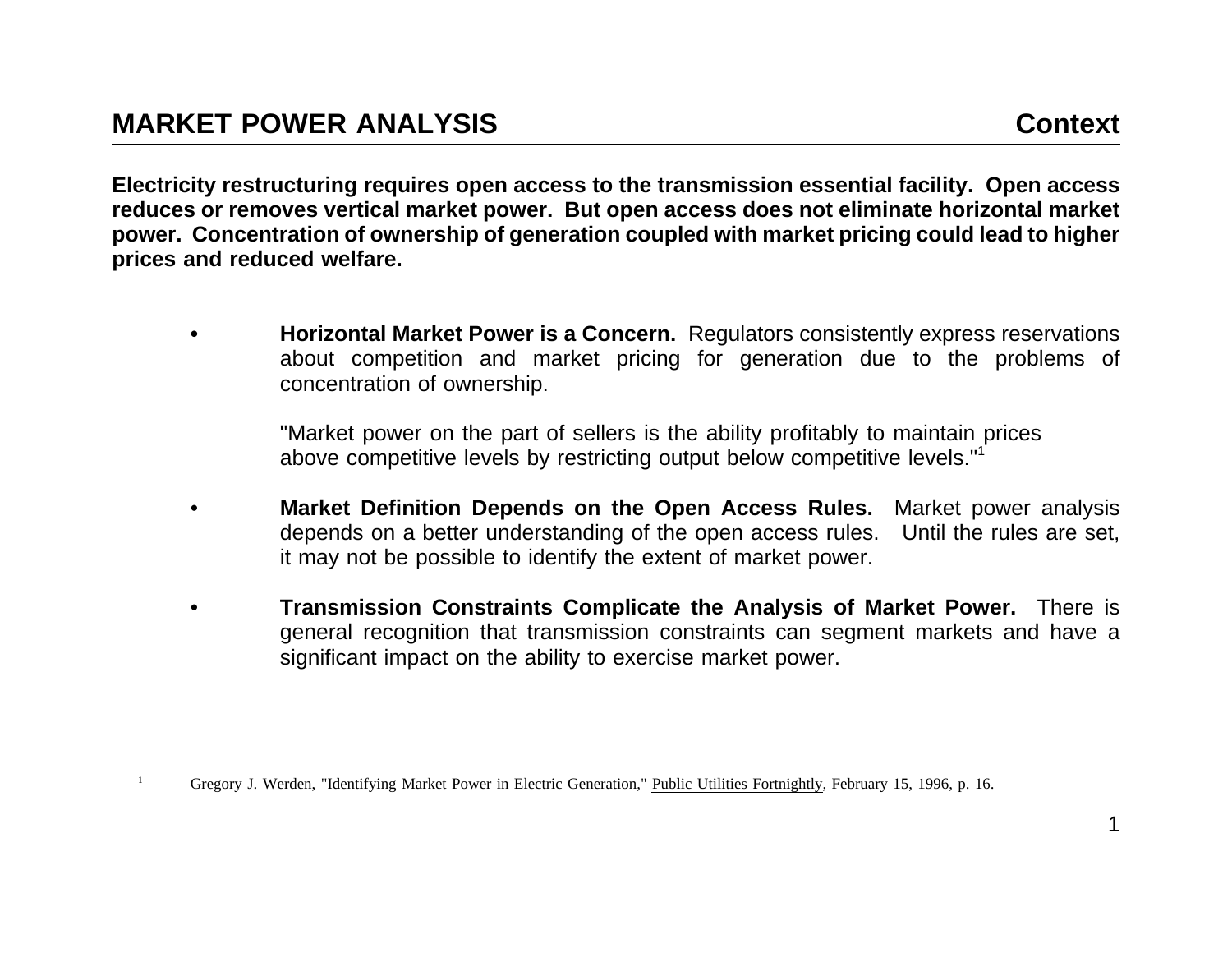Electric power generation is still not a fully competitive market. Some power plants are located in strategic locations or needed to provide critical services such as reactive power support. Other facilities may be owned by a single firm with market power. The challenge is to develop policies to deal with these conditions while moving to a broader system of market-based pricing.

- **•Regulation.** Power plants located in strategic positions may be subject to continued regulation and cost-based pricing, even in <sup>a</sup> more competitive, "deregulated" market.
- • **Contracts.** A contract to provide the services of <sup>a</sup> generating unit at <sup>a</sup> specified price transfers the beneficial economic interest in the plant from the owner to the contract holder. The operator then has incentives to pursue efficient operation.
- • **Divestment.** Concentrated ownership gives horizontal market power that may be beyond easy regulation or contracting. Here the call has been for separation of ownership of generation and transmission, and divestment of generation to reduce or the incentive for strategic operation of one plant for the benefit of others.
	- UK regulator called for National Power and Powergen to divest of 6000 MWs.

- California regulators directed Pacific Gas & Electric and Southern California Edison to divest of fifty percent of their fossil generation.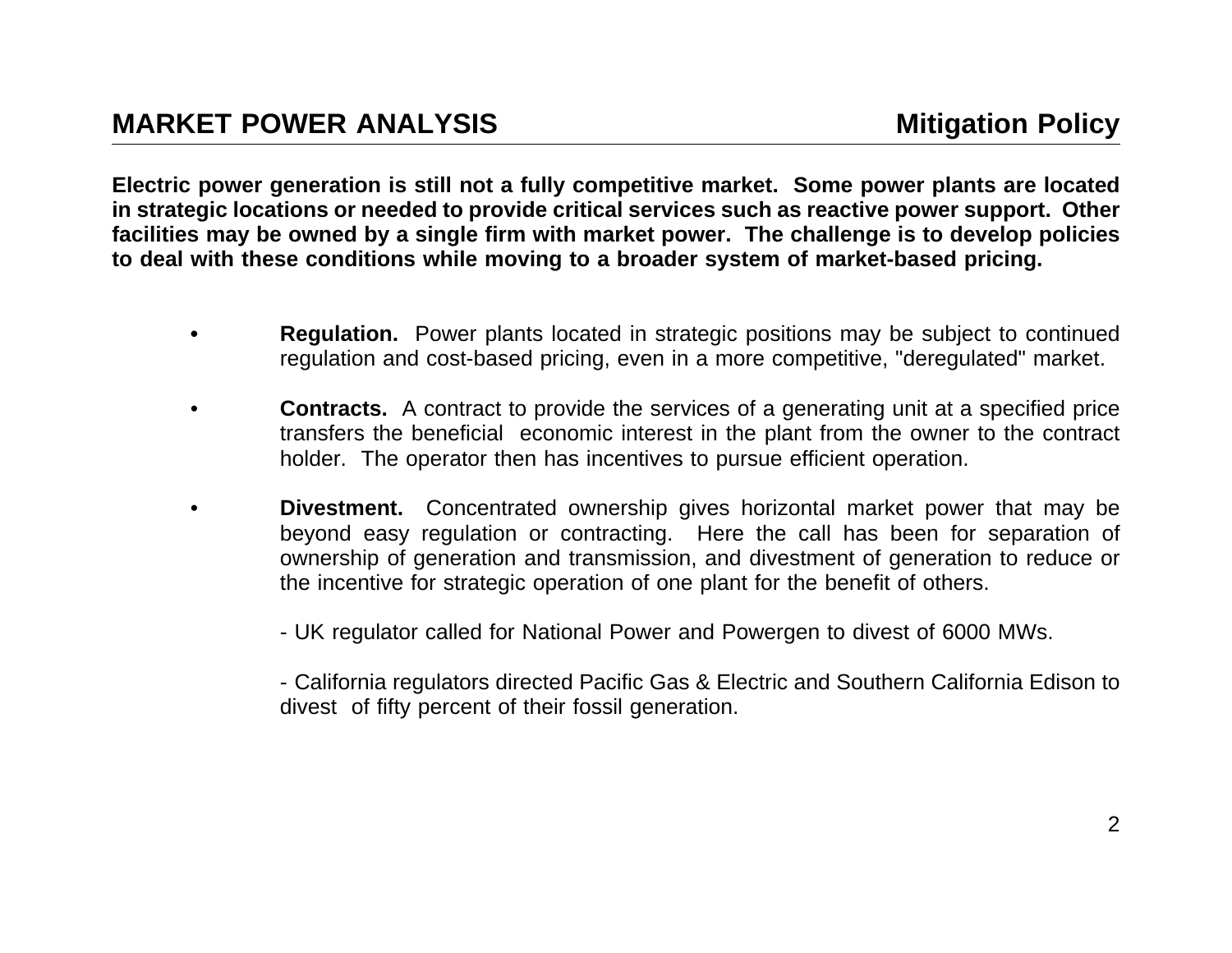The number of generating plants to divest is a policy matter complicated by the choice of the most efficient plants to divest. Divesting higher cost plants rather than low cost plants produces lower **prices (Borenstein and Bushnell).**



For <sup>a</sup> single period, and <sup>a</sup> given level of divestment, the total welfare efficient choice would be to divest the plants that would be marginal after divestment. Selecting more expensive plants would not affect prices but would raise total generation costs. Selecting lower cost plants would shift the marginal cost curve enough to raise prices and lower production. Even for <sup>a</sup> single period, therefore, selection of the efficient divestment choice would depend on <sup>a</sup> forecast. With the real problem involving <sup>a</sup> single divestment applied to multiple periods, market simulations may be needed for workable solutions.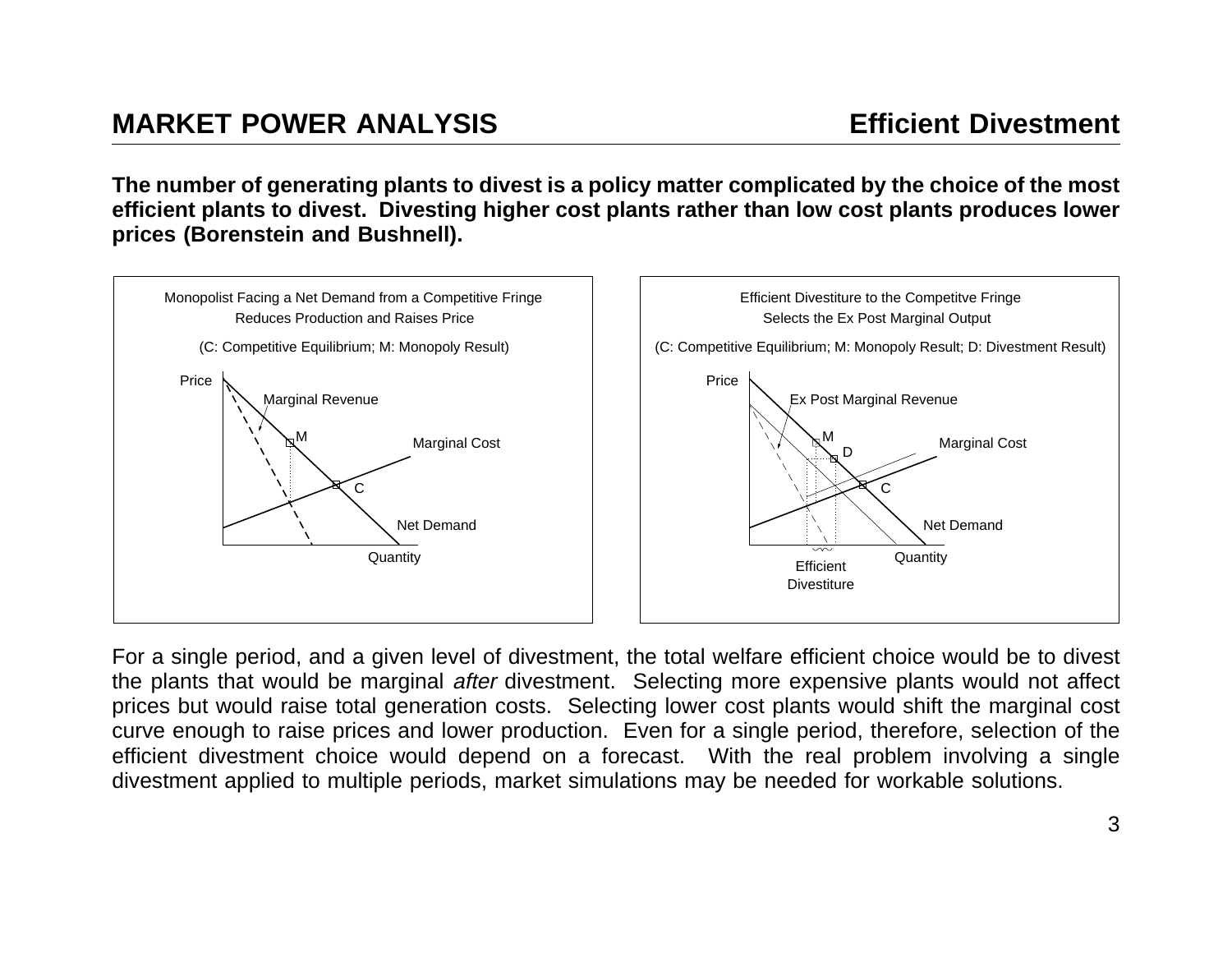The regions in the United States enjoy a wide variety of ownership patterns and potential for market power. The degree to which these large regions will define the "geographic" market for market power analysis will depend on the scope and nature of transmission constraints.<sup>2</sup>



<sup>2</sup> The Herfindahl-Hirschman Index is the sum of the squares of the market shares. If measured in percentages, the index for <sup>a</sup> monopoly would be  $100^2 = 10,000$ . With an infinite number of firms of equal size, the limiting value is zero. In the case of the oil pipeline market, "The Department [of Justice] and the Commission staff have previously advocated an HHI threshold of 2,500 and it would be reasonable for the Commission to consider concentration in the relevant market below this level as sufficient to create <sup>a</sup> rebuttable presumption that <sup>a</sup> pipeline does not possess significant market power."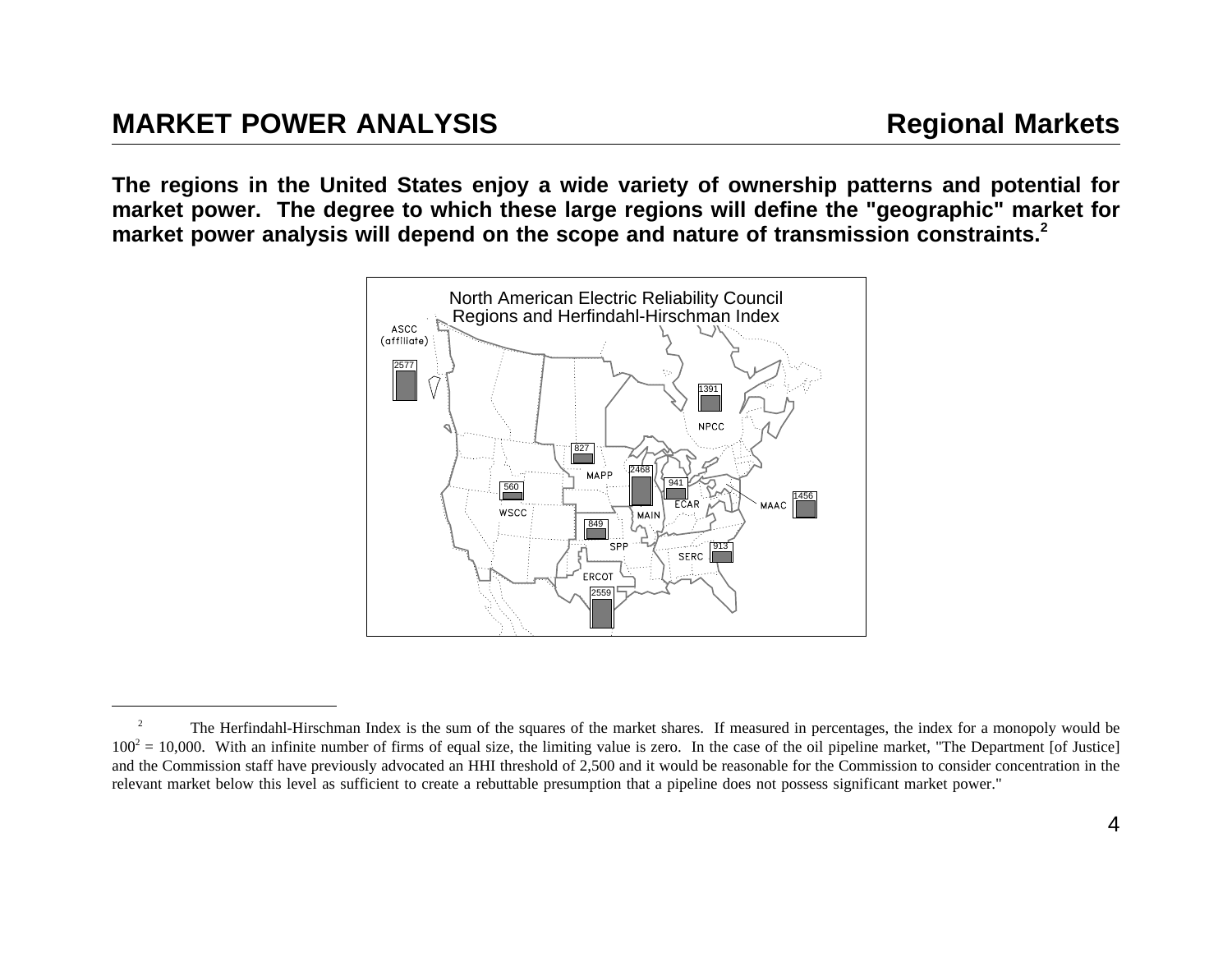The scope of transmission constraints could substantially determine the degree of market power **and the necessity for further mitigation or regulation.**



Detailed analyses of transmission capacity may be necessary, and in many cases the results could be surprising. For example, constraints on the transmission system may be greater during off-peak periods when not all plants are running and there is an economic incentive to use transmission to reach distant, cheaper plants. Furthermore, when the complex transmission interactions are considered, the topology of the market will be driven by electrical distance not geographic distance. With the sometimes poor correlation between electrical topology and geographic topology, we should be prepared for surprises in the definition of the electrical market.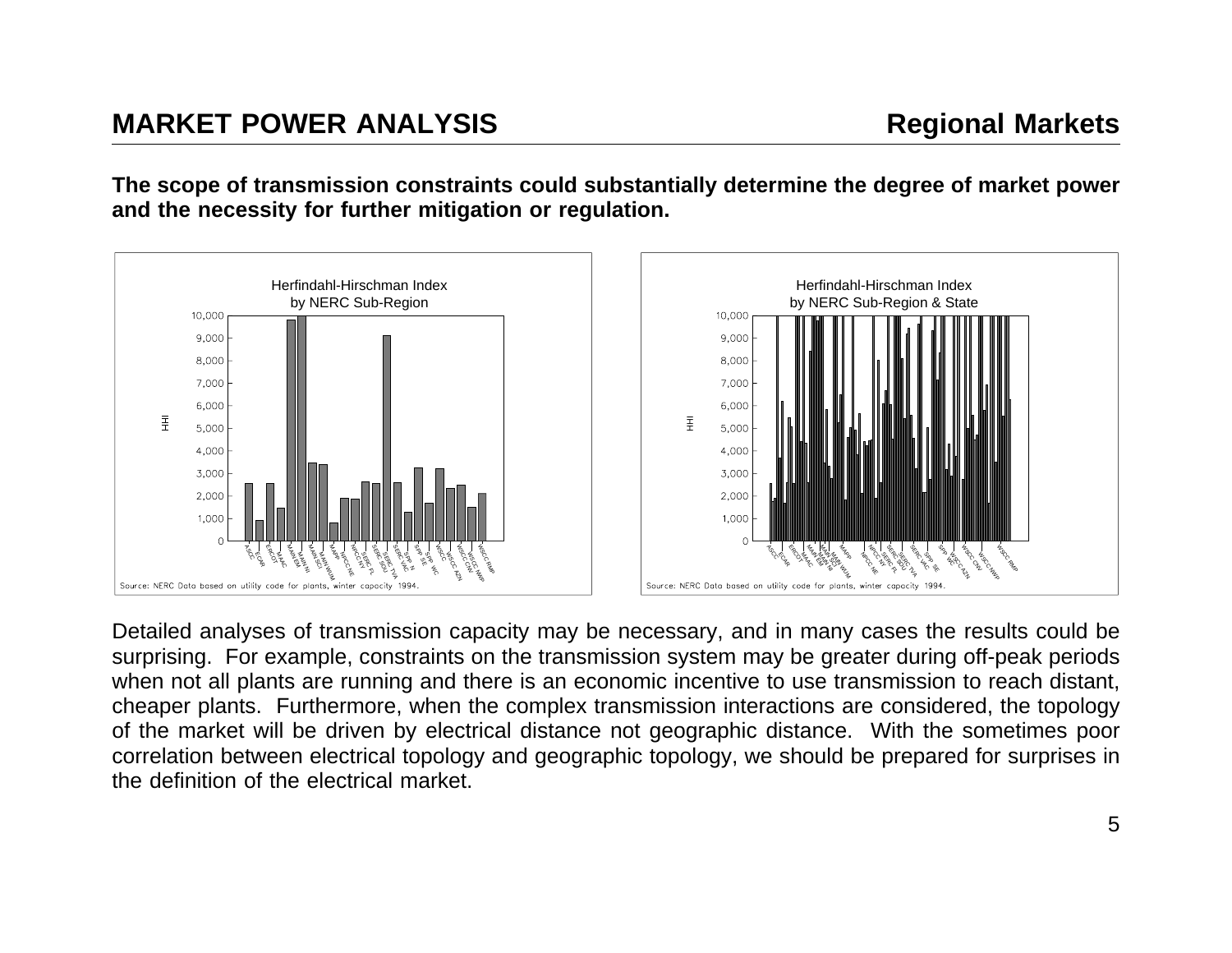#### **Electric transmission network interactions can be large and important.**

- • Conventional definitions of network "Interface" transfer capacity depend on the assumed load conditions.
- •Transfer capacity cannot be defined or guaranteed over any reasonable horizon.

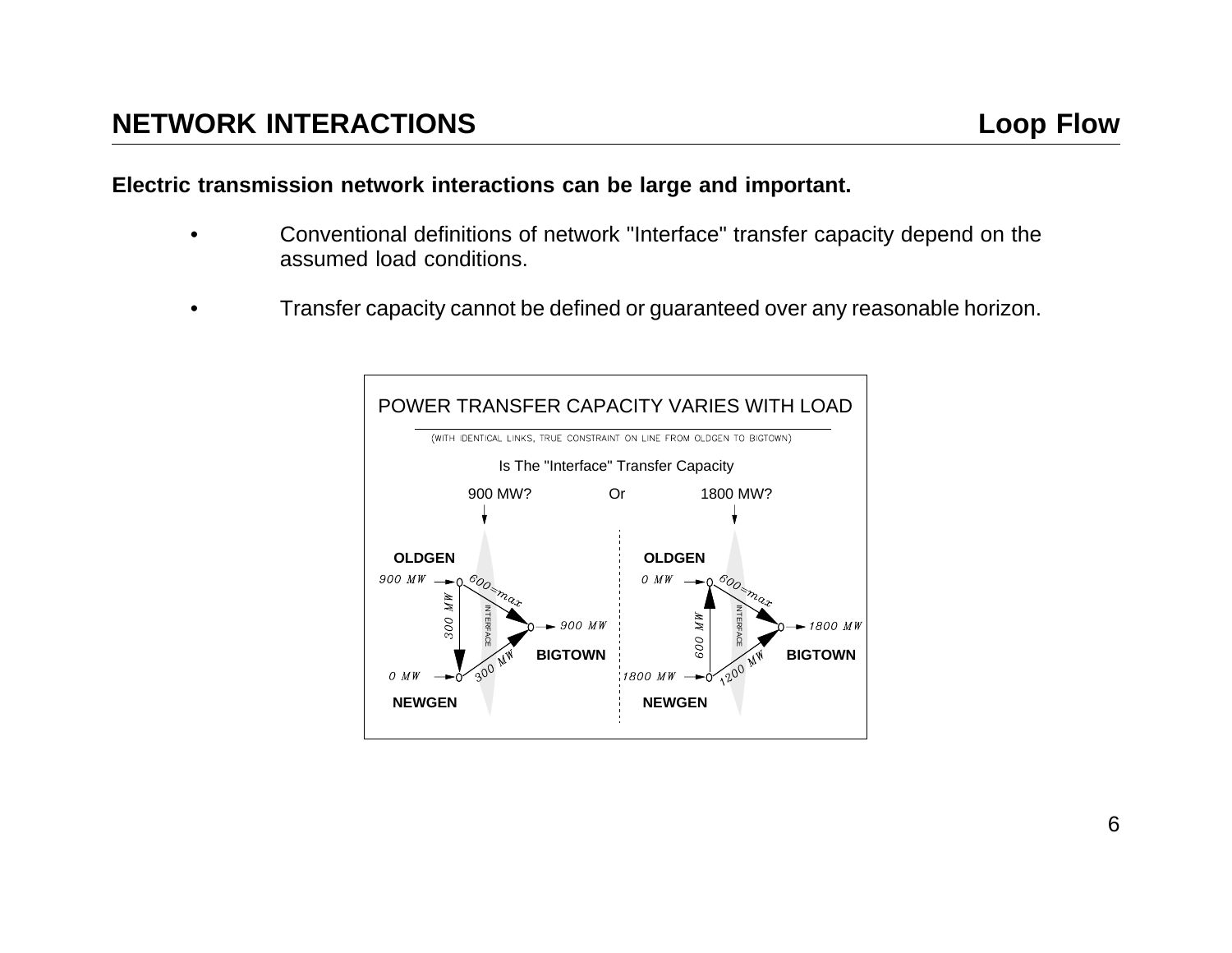Application of a market model in a transmission grid illustrates some of the special conditions that may arise due to network interactions. Supply and demand equilibrium, with all participants acting **as price taking participants, provides <sup>a</sup> competitive benchmark.**

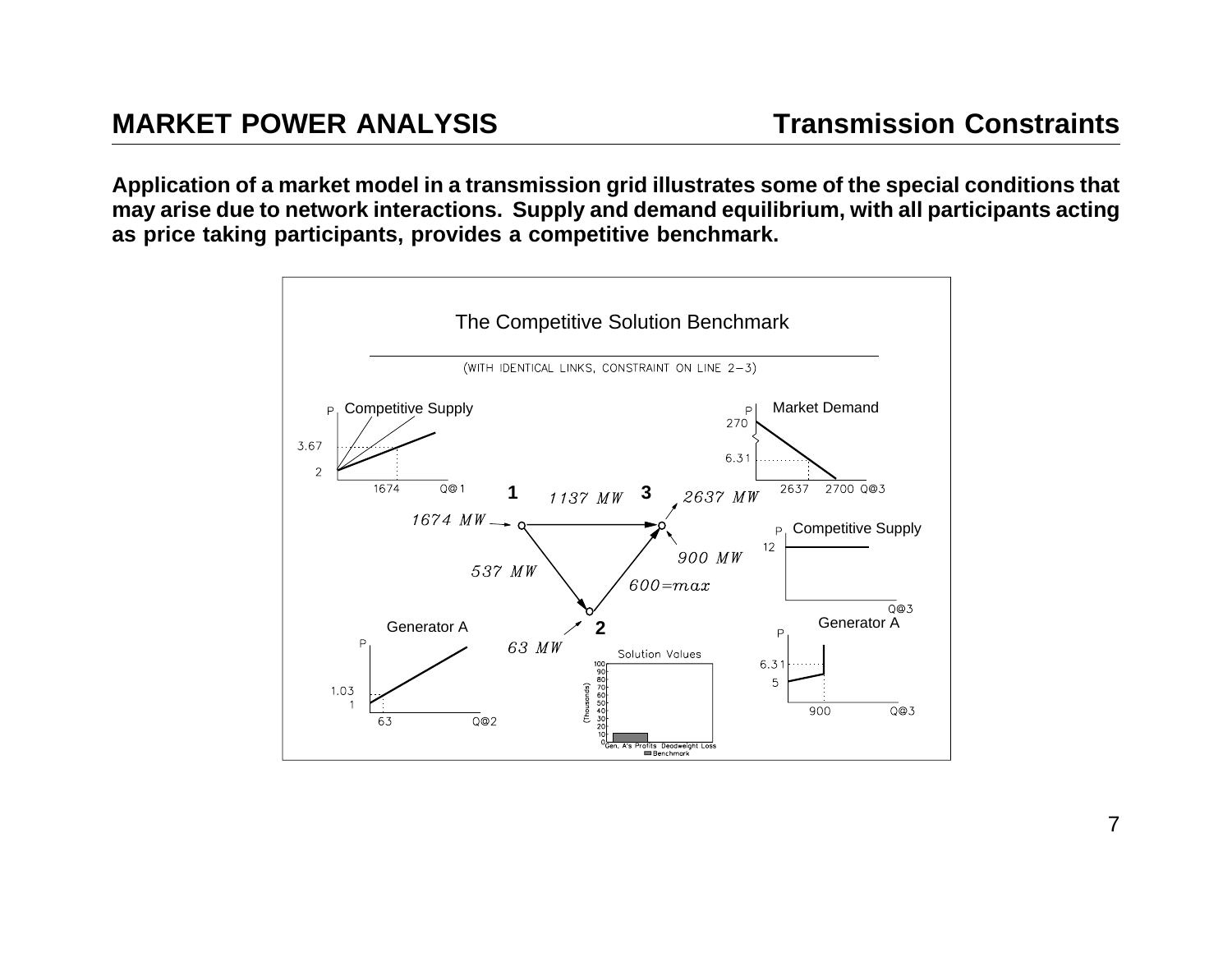Under the Cournot model, the dominant firm (A) chooses output levels and the competitive fringe sets the market price. Knowing this, the dominant firm sets output to maximize profits. The interaction through the network makes it profitable to operate some generation at a loss, increasing production above the competitive benchmark, and benefitting from the effect of partially **blocking <sup>a</sup> transmission constraint.**

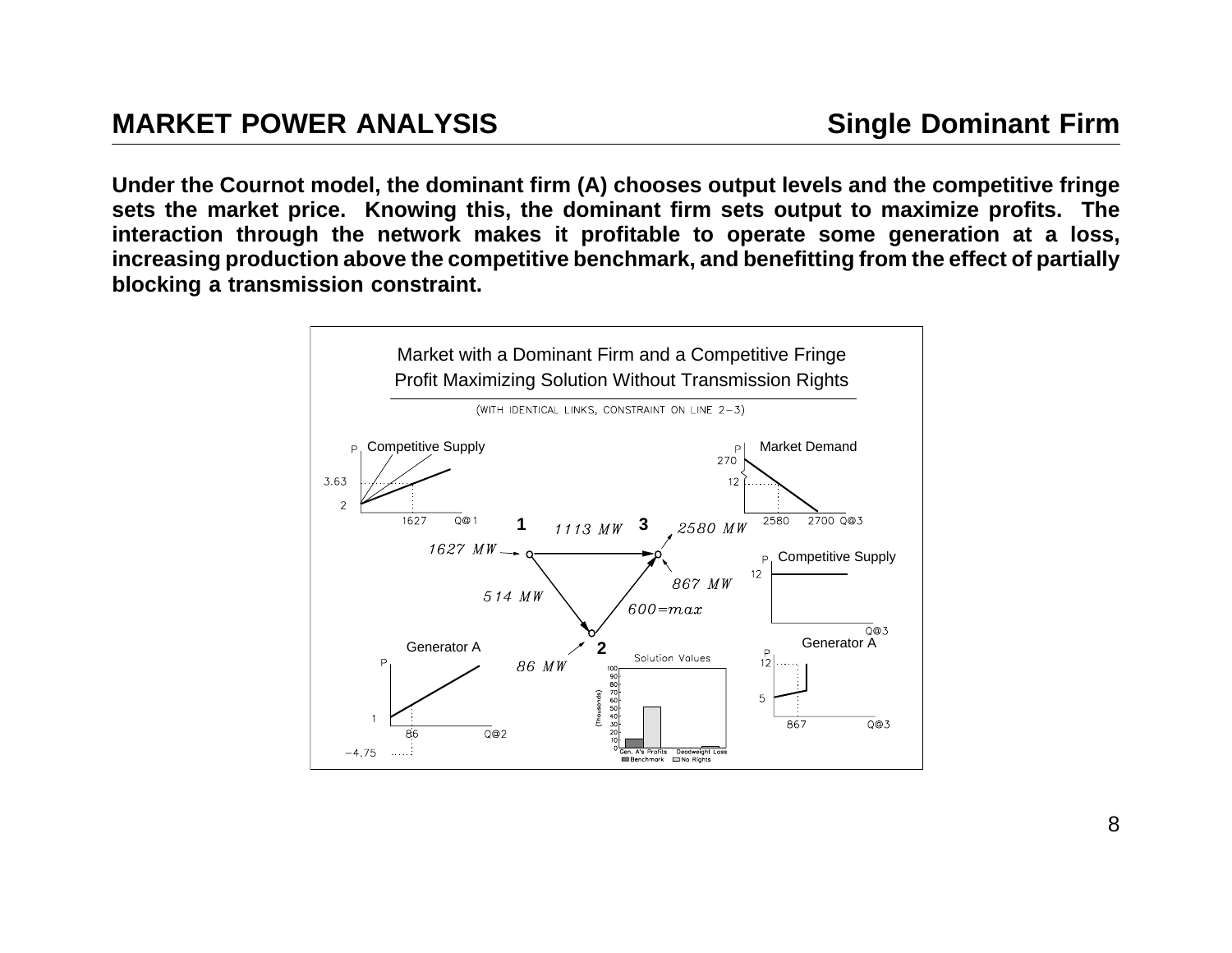There may be a system of tradeable transmission rights or transmission congestion contracts. Ownership of these rights would provide an additional source of profit from the exercise of market power. In this case, the dominant firm further increases production above the competitive case, but still profits more from the disproportionate impact on the transmission constraint.

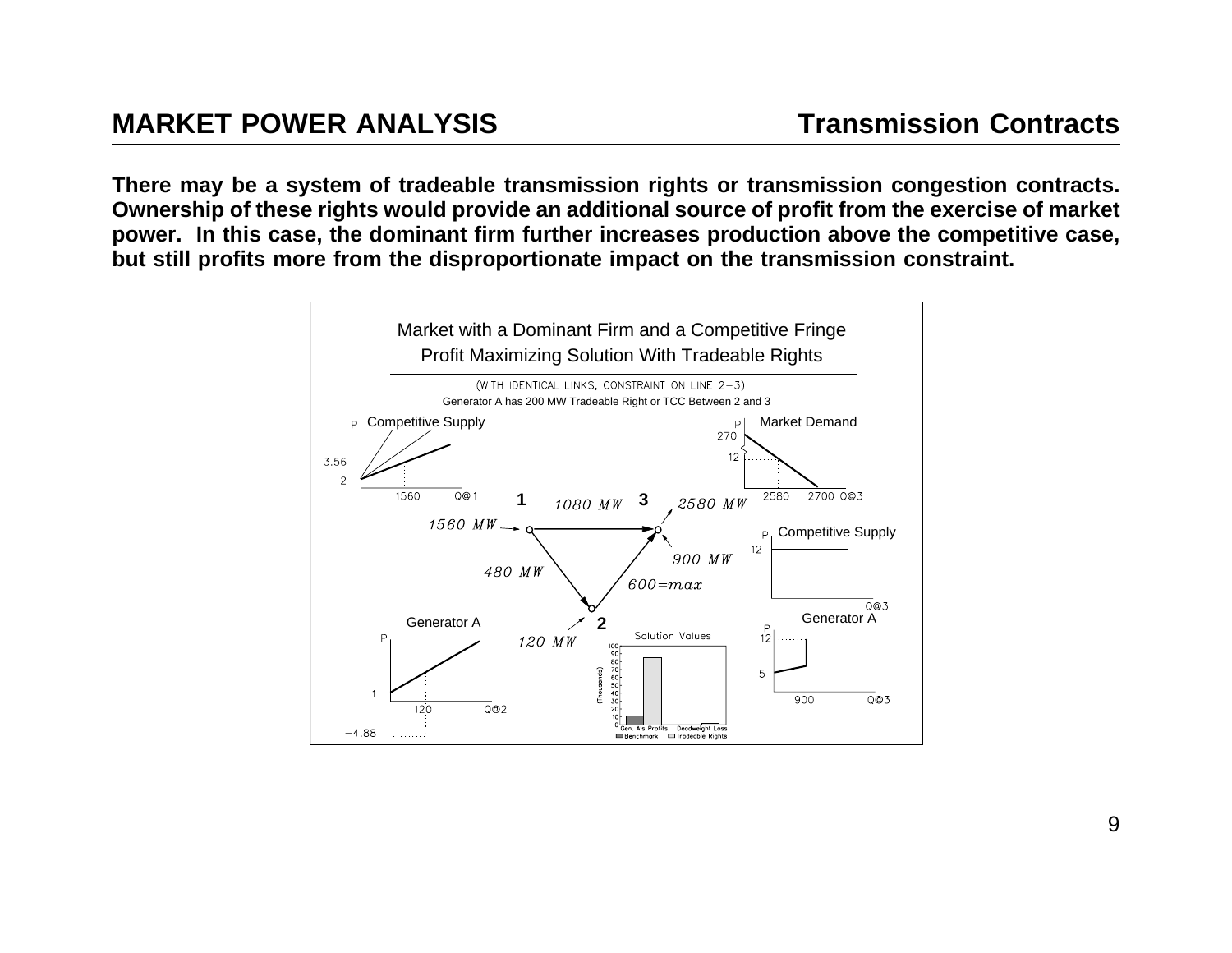The extension to multiple firms does not change the conclusion. Here generators A and B act as Cournot dominant firms. In both cases, with and without transmission rights, generator A enjoys strategic locational advantages relative to the constraint and finds it profitable to increase **production relative to the competitive benchmark case.**



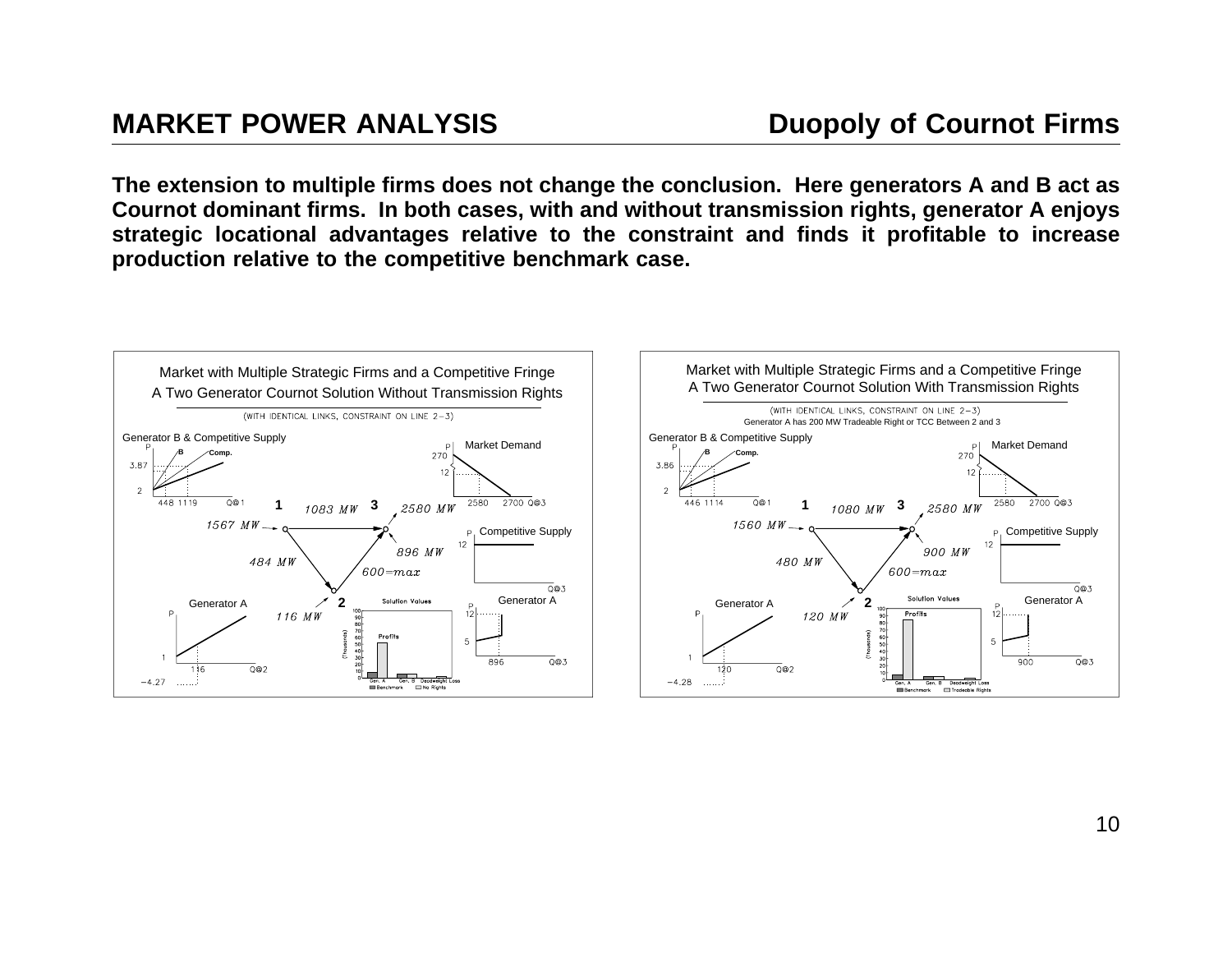The essential, unusual element of the electricity case is in the complicated joint constraints in the network that create strong interactions between the participants who may have market power. Use of 1 MW of incremental generation at one location can block production of more than 1 MW elsewhere. Hence, an increase in the use of the network in one place can reduce the capacity in another. Are there places in the real electric network where this form of leverage could exist?.

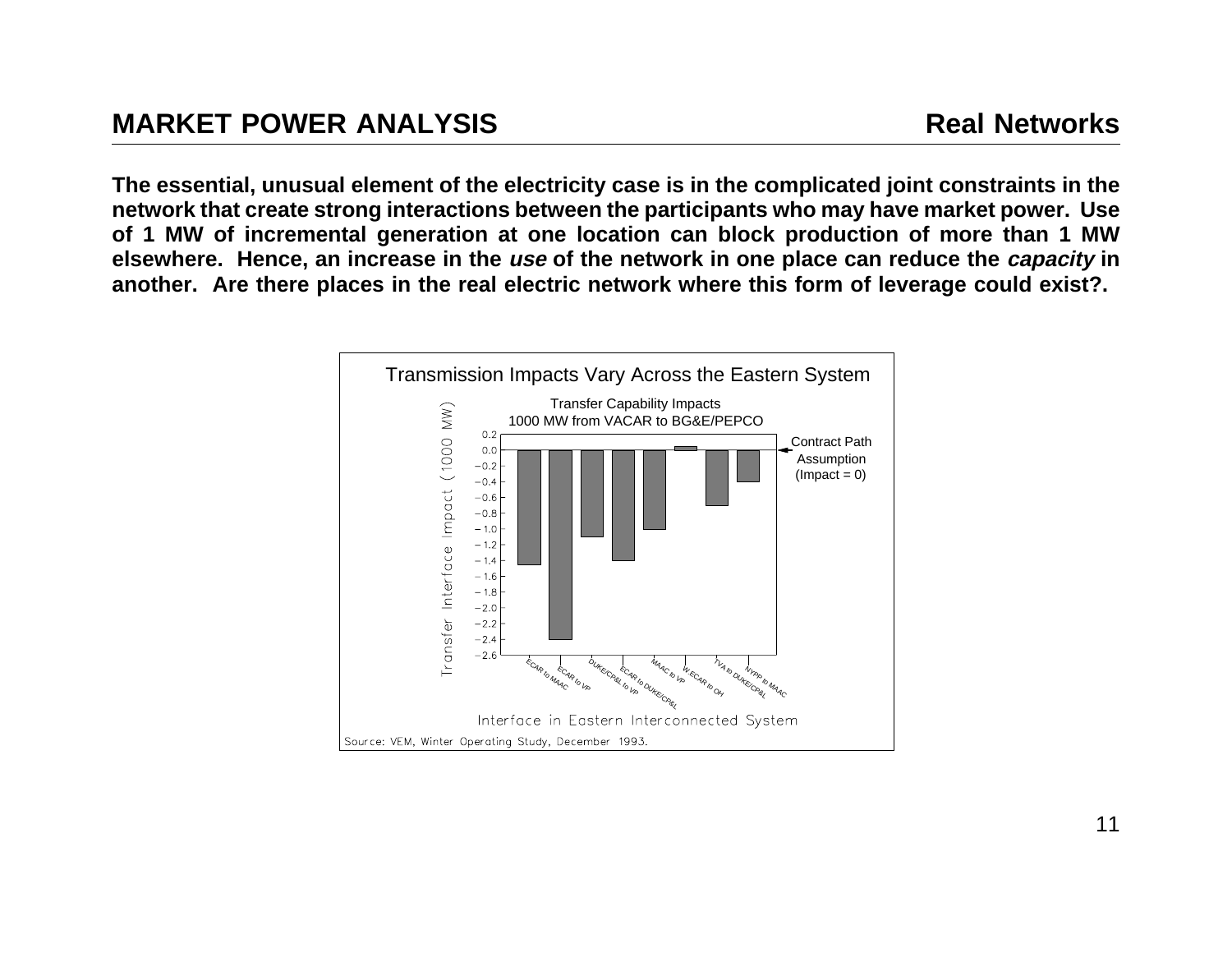The strong network effects apply in most, or all interconnected grids. In southern California, for example, there are important interfaces with maximum limits that cannot be achieved **simultaneously. Complex "nomograms" summarize the simultaneous constraints. (see next page)**

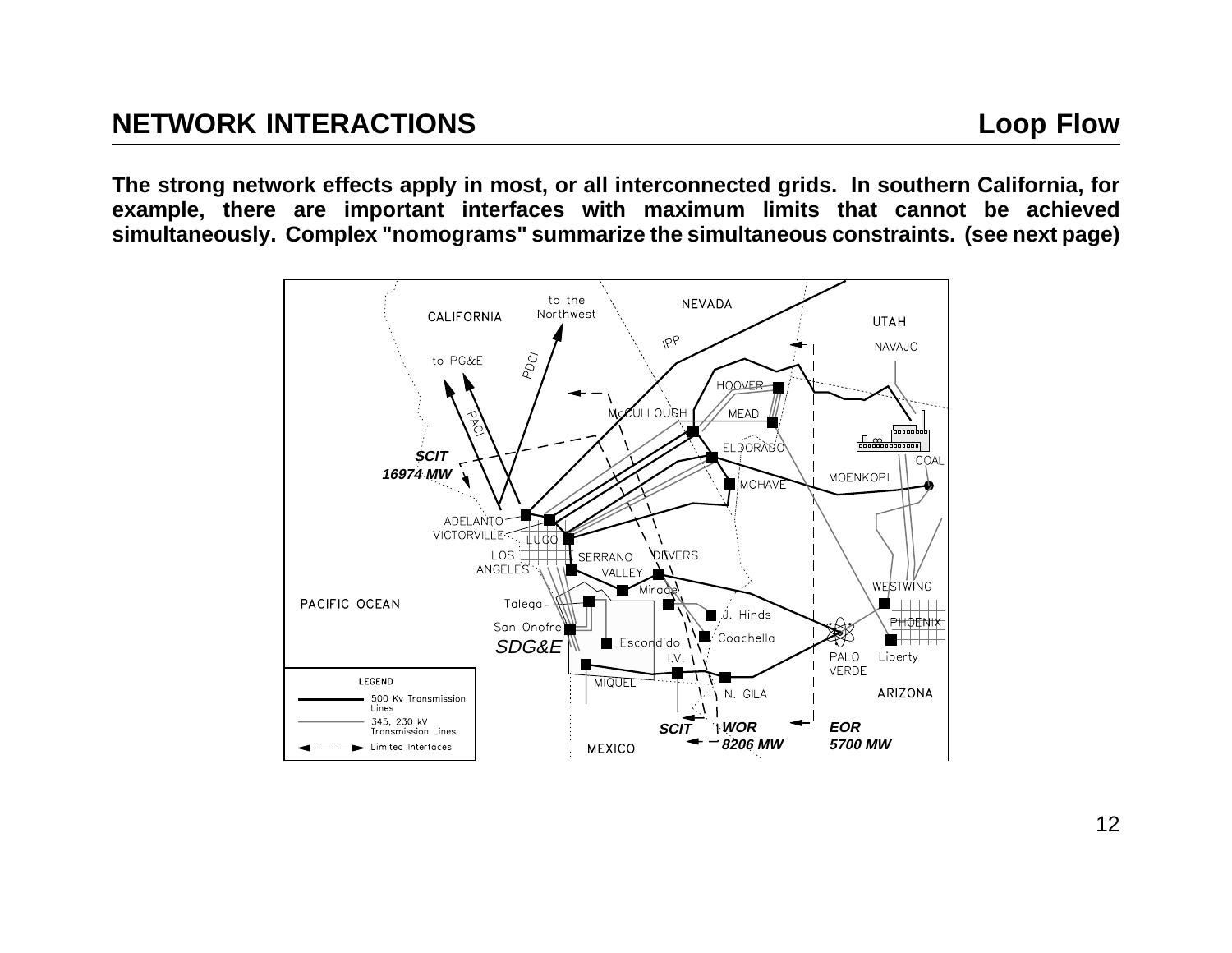The SCIT "nomogram" for southern California illustrates the strong interdependencies of network flows. The interaction dictates that each additional 1 MW on the "EOR" interface would require a reduction of more than 2 MW on the remaining flows affecting the "SCIT" interface.

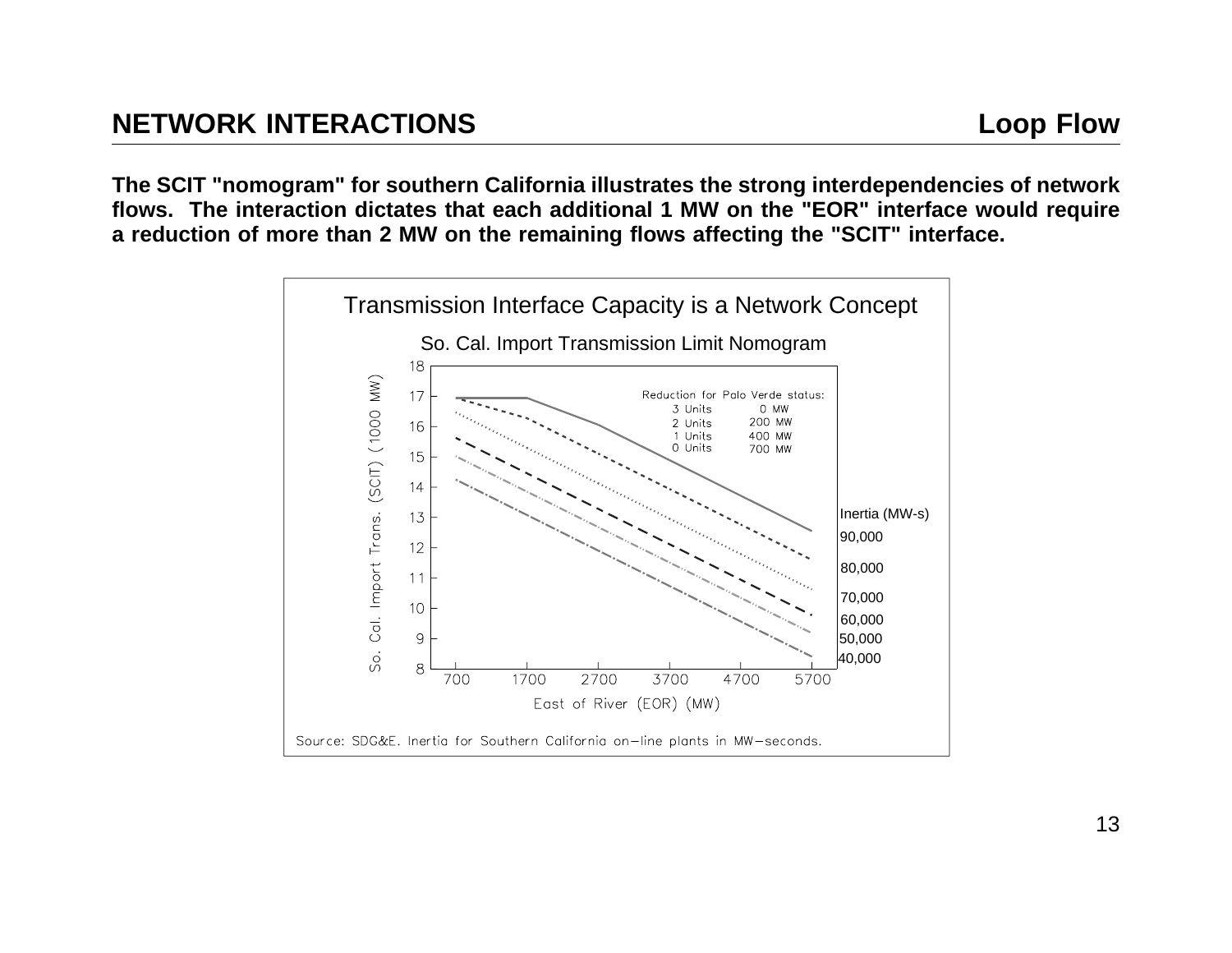The model of imperfect competition could be extended to a more realistic network. A test with a model including 36 buses and 52 lines, with generating units at thirteen locations owned by two large firms and a competitive fringe, and some arbitrary constraints on various transmission lines yields prices and production profiles differing sharply from the competitive benchmark and varying depending on the degree of imperfect competition and the interaction with the constraints.

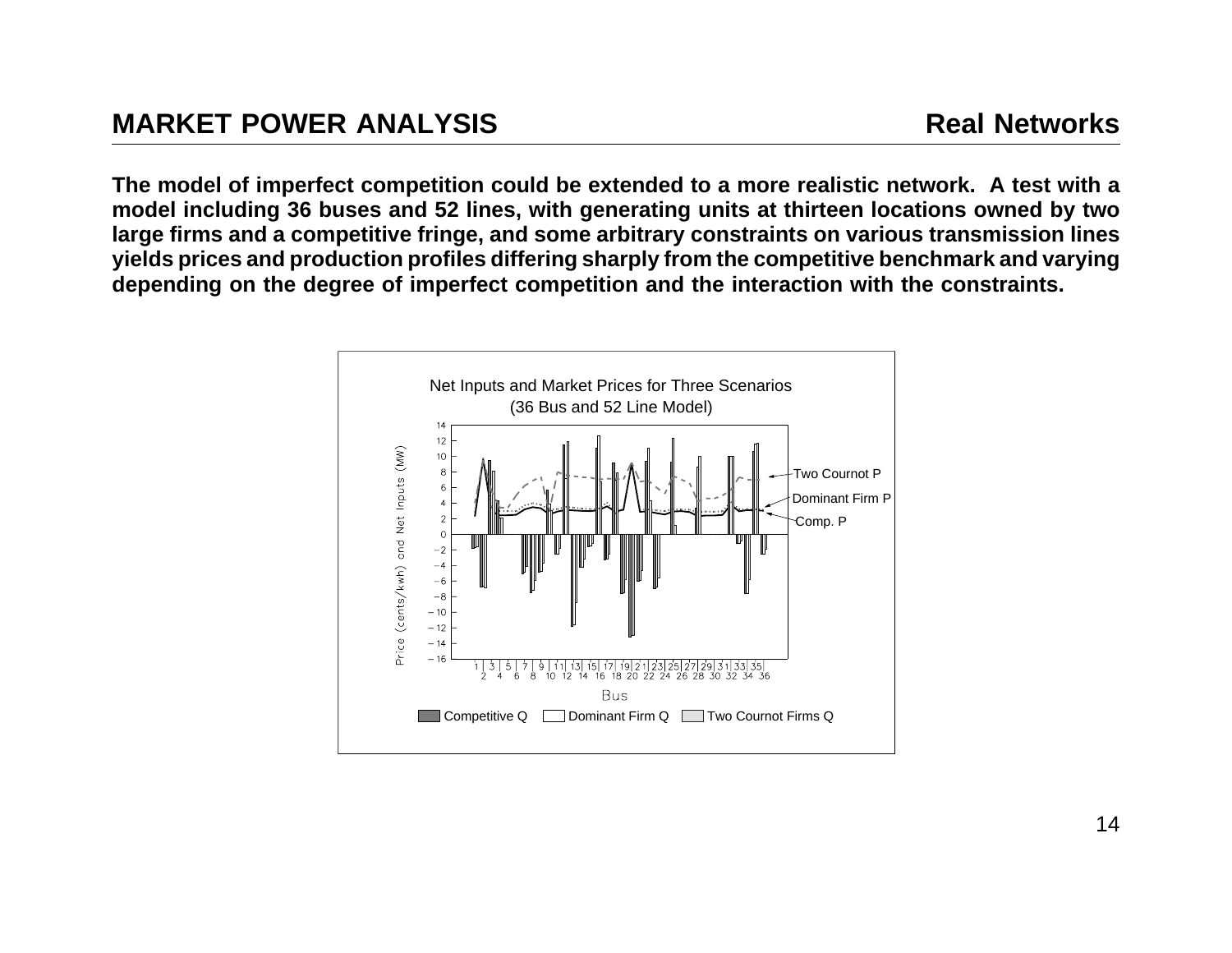The illustrative calculations for the simple three bus model suggest a number of challenges for market power analysis in the presence of transmission constraints. Issues to address include:

- • Ownership of geographically dispersed generation can create market power through interactions in the network. Electric topology is not the same as geographic topology.
- • The examples illustrate conditions where the benefits of blocking bottlenecks outweigh losses in local production. It may be profitable for the leader to produce below marginal cost and block <sup>a</sup> more than proportional amount of competitive supply.
- • In the examples, tradeable rights or equivalent transmission congestion contracts appear better for the monopolist and better for society, compared to no rights or the "use it or lose it" transmission right. Is this true in general?
- •Will detailed analysis of complicated divestment choices in real networks be necessary?

"A far more refined analysis would combine existing transmission models with information on loads, generating capabilities, and unit marginal cost schedules, at all relevant points within the transmission network. All this information should be readily available, and could be used within <sup>a</sup> computer program that minimizes the cost of satisfying the specified loads, given generation capacity and costs, as well as transmission costs and constraints."<sup>3</sup>

<sup>3</sup>Gregory J. Werden, "Identifying Market Power in Electric Generation," Public Utilities Fortnightly, February 15, 1996, p. 19.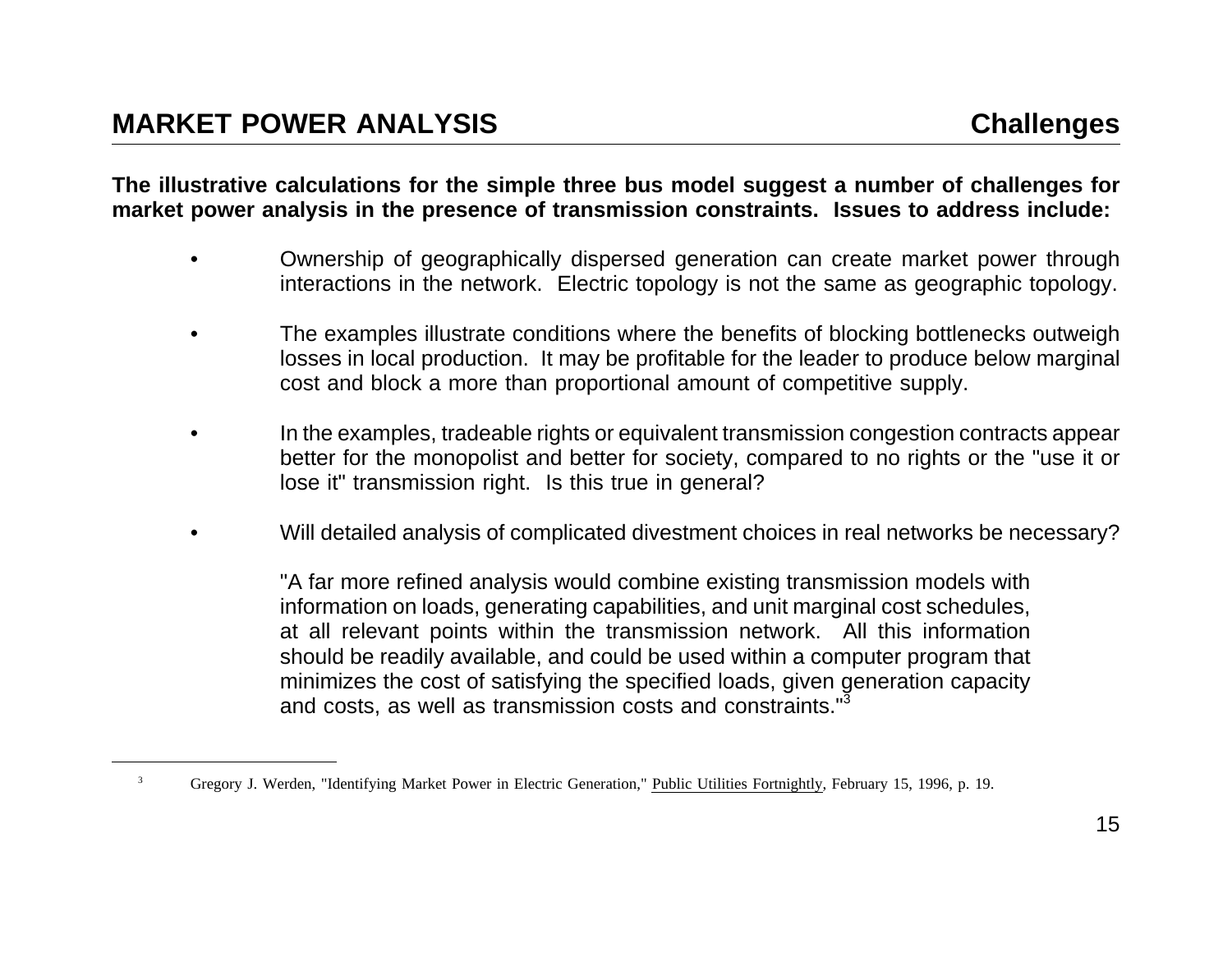## **Appendix**

## **A Model of Market Powerand Strategic Interaction in Electric Networks**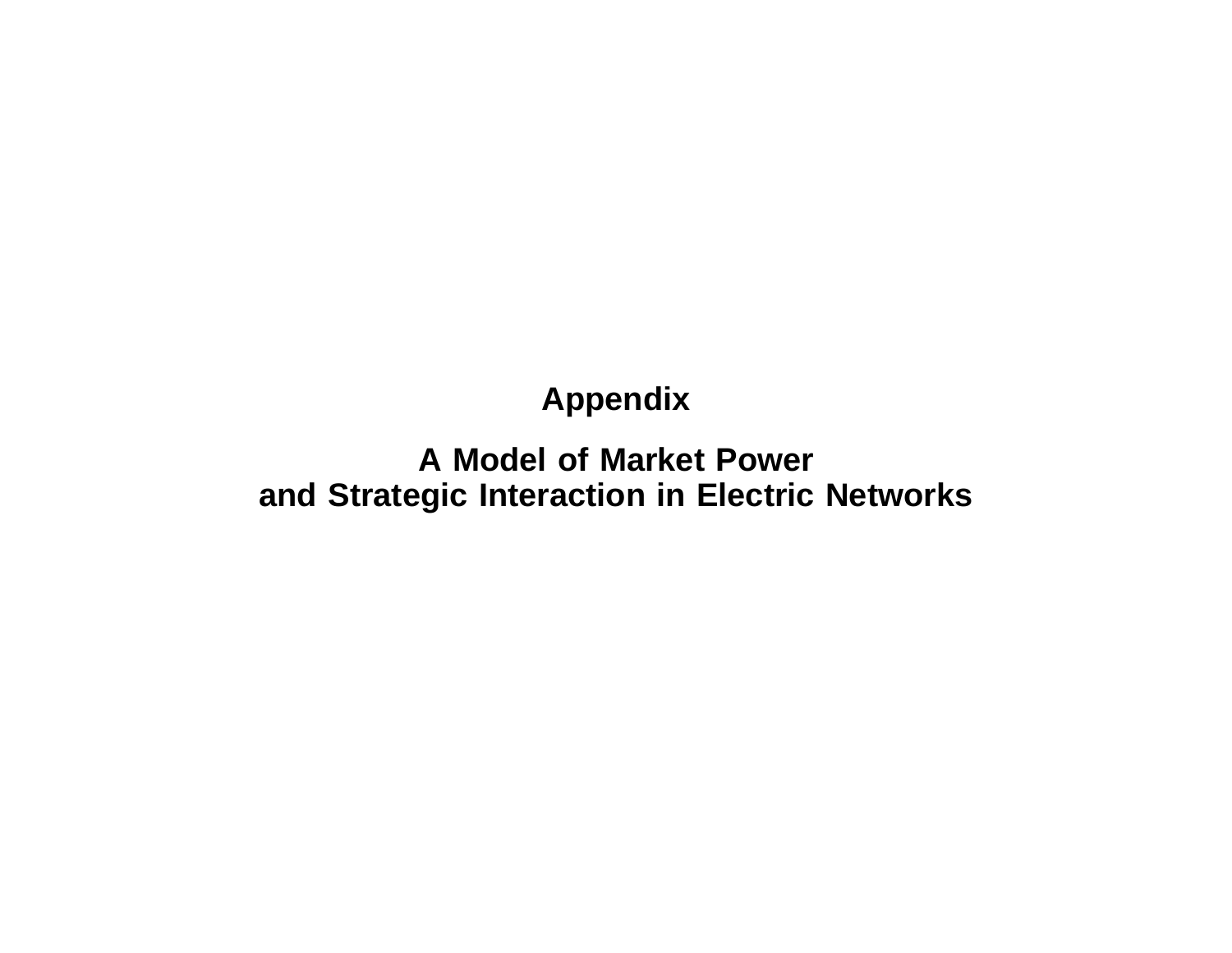This market power analysis in the presence of transmission constraints includes "Cournot" dominant firms and a competitive fringe of price taking consumers and producers. The competitive (partial) equilibrium can characterized as the solution to a social welfare maximization **problem known as the "economic dispatch."**

- $Let:$  $\mathsf{d}_{\scriptscriptstyle \mathsf{S}},\,\mathsf{d}_{\mathsf{F}}$  : the vectors of loads at each the <sup>n</sup> buses across all the elements of each set. Hence, for i ∈ S, d<sub>i</sub> is an n-vector of the loads at each bus for this large strategic firm in the set S. Similarly for  $\mathsf{d}_{_\mathrm{j}}$  with j  $\in$  F.
	- $\mathfrak{g}_{\rm s}$ ,  $\mathfrak{g}_{\scriptscriptstyle \mathsf{F}}$  : the vectors of generation at each bus, with the same index definitions of the n-vectors as for the loads.
	- y : the n-vector of net inputs, i.e. generation minus load, (g-d).
	- $B()$ ,  $C()$ : the differentiable benefit and cost functions for load and generation,
	- K() : the differentiable functions defining Kirchoff's Laws on electricity and all the network constraints on net inputs.

For the competitive fringe, the assumption is that the strategies of the Cournot participants (d<sub>p</sub>, g<sub>p</sub>) are taken as given, and the fringe participants achieve <sup>a</sup> competitive partial equilibrium. Under reasonable regularity conditions, this competitive equilibrium for the fringe participants can be characterized as the solution of an optimization problem:

- $(1.1)$  Max  $B_F(d_F) C_F(g_F)$  $d_F$ ,  $g_F$ , y
- $(1.2)$  $\sum (d_{\rm s} - g_{\rm s}) + \sum (d_{\rm F} - g_{\rm F}) + y = 0$ ,
- (1.3)  $K(y) \le 0$ .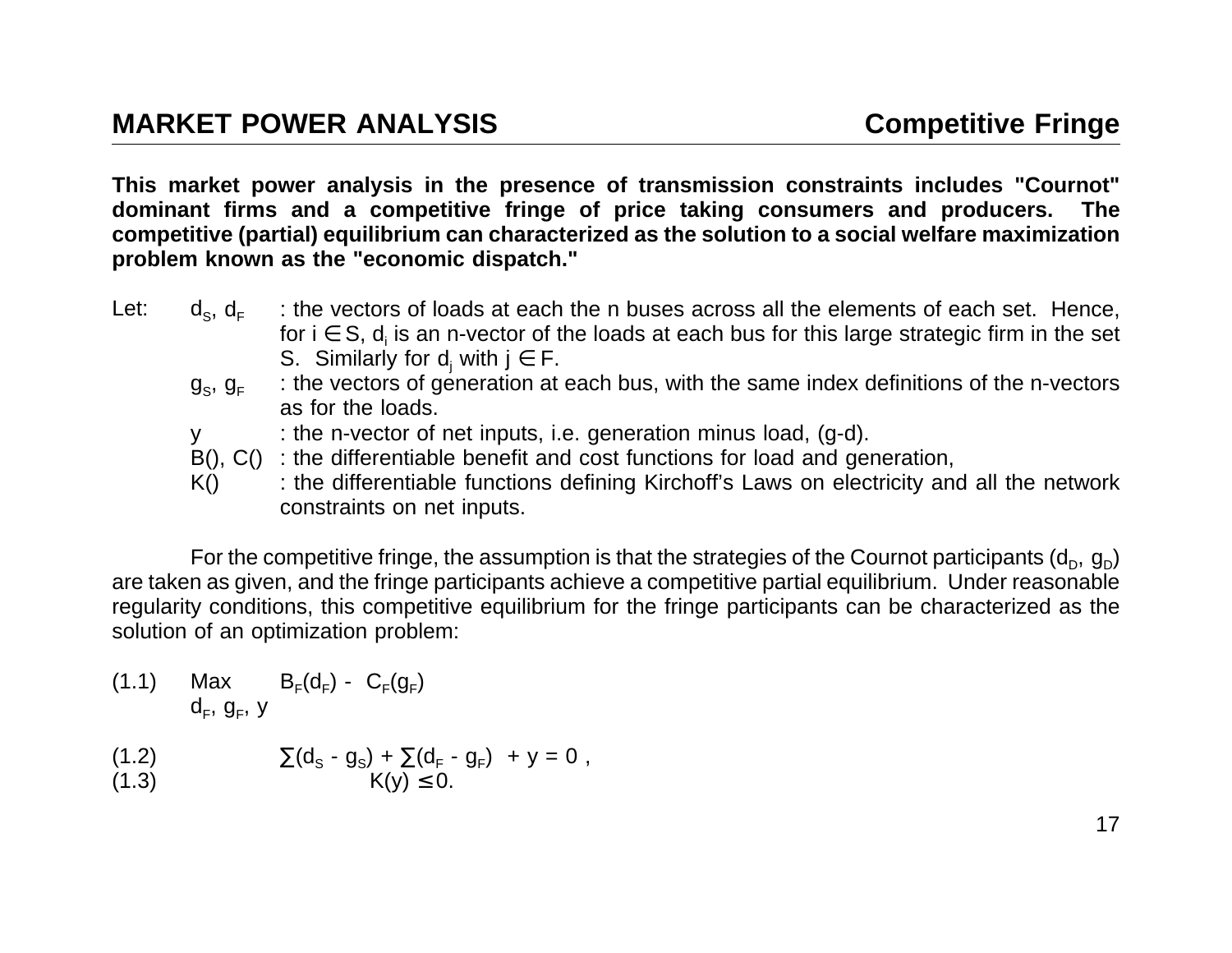Given the optimization formulation of the competitive fringe model, we can apply the usual theory **to derive the K-K-T equilibrium constraints.**

- $(1.1)$  Max  $B_F(d_F) C_F(q_F)$  $d_{F}$ ,  $g_{F}$ , y
- $(1.2)$  $\sum(d_{\text{S}} - g_{\text{S}}) + \sum(d_{\text{F}} - g_{\text{F}}) + y = 0$ ,
- $(1.3)$ ≤ 0.

#### **Let the Lagrangian be:**

$$
\mathfrak{L}(d_S, g_S, d_F, g_F, y, \mu, p) = B_F(d_F) - C_F(g_F) - p^t(\Sigma(d_S - g_S) + \Sigma(d_F - g_F) + y) - \mu^t K(y).
$$

Here the market prices arise as the dual variables for the locational balance equations (1.2). Viewed as <sup>a</sup> function of the dominant firm strategies, the price functions derived from the competitive fringe model are typically not everywhere differentiable.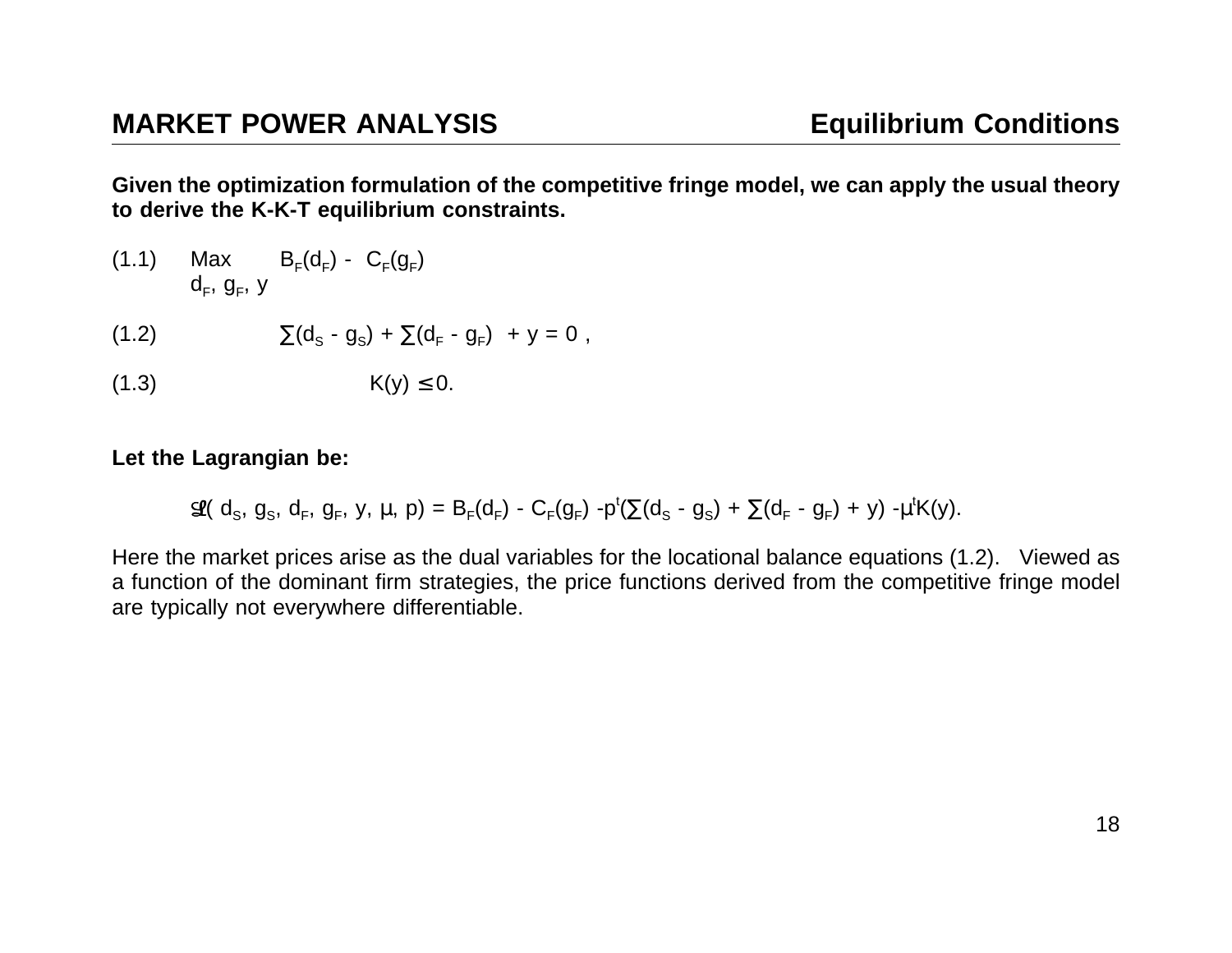A model of imperfect competition provides one framework for market power analysis. A dominant firm confronts the market demand not met by the competitive fringe. Calculation of the profitmaximizing solution for the dominant firm presents computational challenges even without **considering the special conditions of electric transmission grids.**

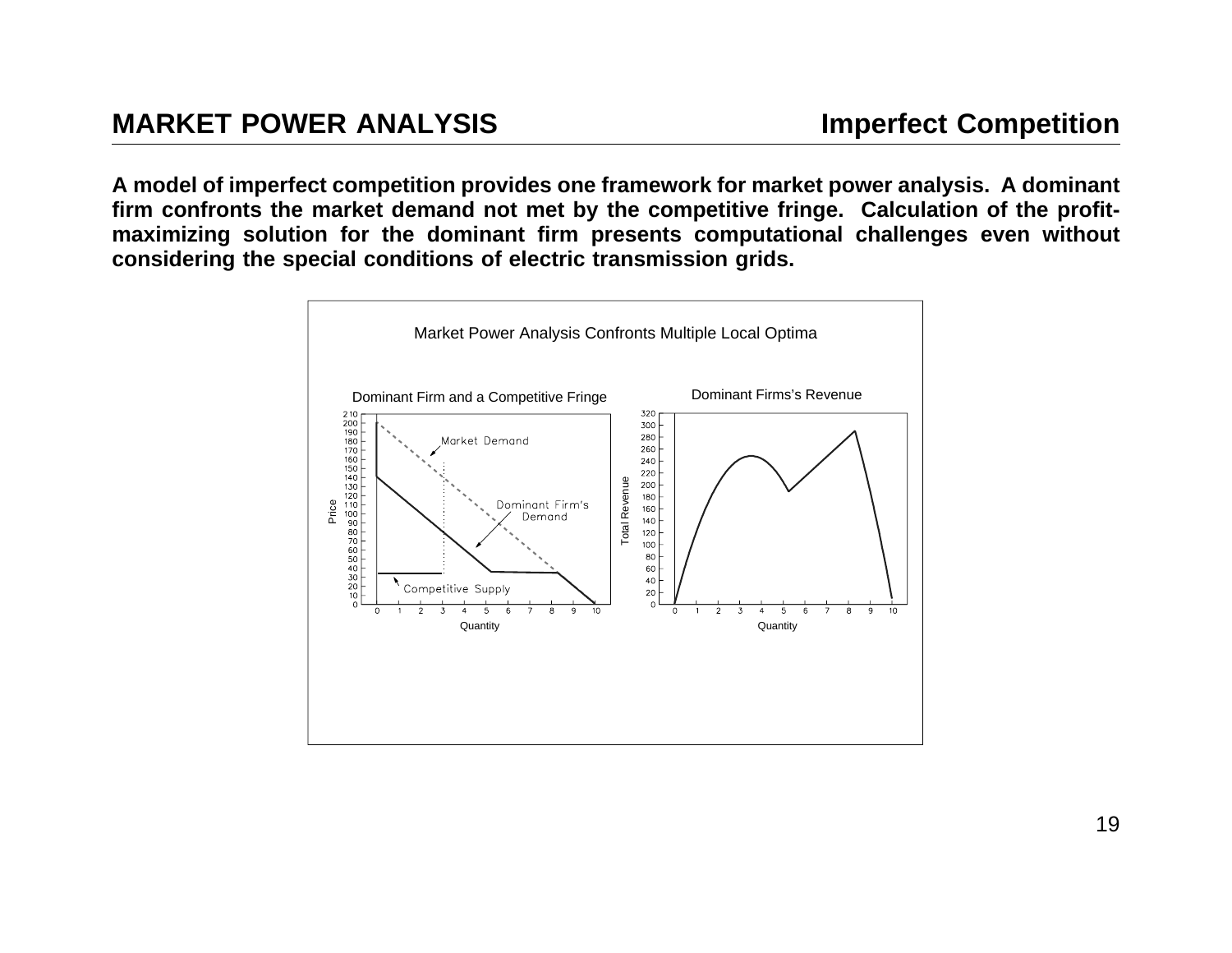(2.8)  $\mu \ge 0$ .

For each Cournot firm, the strategies of the other firms and the equilibrium constraints for the competitive fringe define a mathematical program with equilibrium constraints (MPEC). The objective is to maximize the benefits of purchases and sales plus returns on transmission **congestion contracts.**

(2.1) Max B<sub>i</sub>(d<sub>i</sub>) - p<sup>t</sup>d<sub>i</sub> + p<sup>t</sup>g<sub>i</sub> - C<sub>i</sub>(g<sub>i</sub>) + p<sup>t</sup>TCC<sub>i</sub>  
\nd<sub>i</sub>, g<sub>i</sub>, d<sub>F</sub>, g<sub>F</sub>, y, µ, p  
\ns.t. 
$$
V_{df} \mathcal{L}(d_i, g_i, d_{S_i}, g_{S_i}, d_F, g_F, y, \mu, p) = 0,
$$
\n(2.3) 
$$
V_{gf} \mathcal{L}(d_i, g_i, d_{S_i}, g_{S_i}, d_F, g_F, y, \mu, p) = 0,
$$
\n(2.4) 
$$
V_{y} \mathcal{L}(d_i, g_i, d_{S_i}, g_{S_i}, d_F, g_F, y, \mu, p) = 0,
$$
\n(2.5) 
$$
d_i - g_i + \sum(d_{S_i} - g_{S_i}) + \sum(d_F - g_F) + y = 0,
$$
\n(2.6) 
$$
K(y) \le 0,
$$
\n(2.7) 
$$
\mu^t K(y) = 0,
$$

A mutually consistent solution for each Cournot firm defines the Nash-Cournot equilibrium.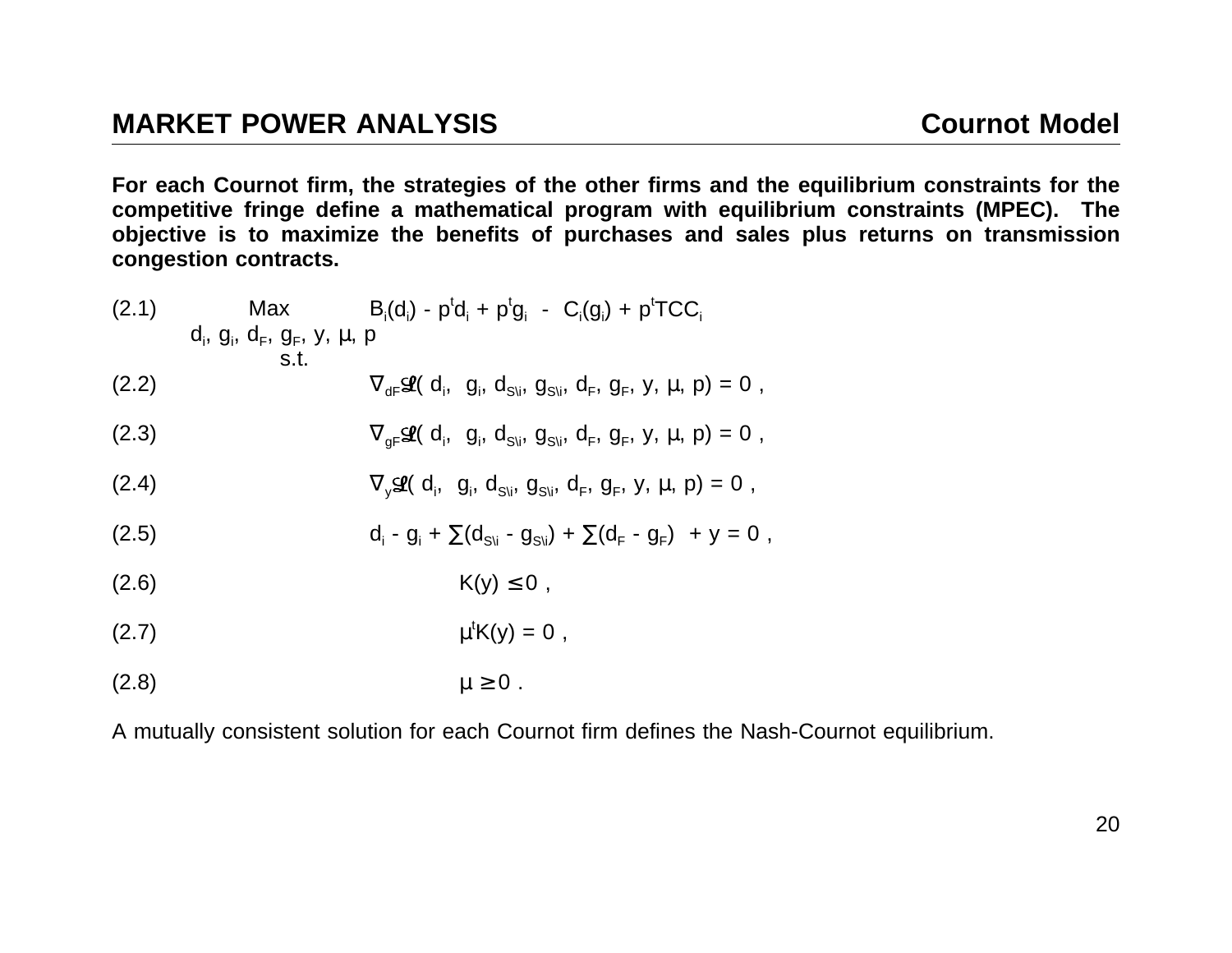The complementarity condition is the source of substantial computational difficulty in solving MPEC problems. One approach is to relax the complementarity conditions and apply a penalty function, successively increasing the penalty, to converge to a solution to the first order **conditions.**

(3.1) Max B<sub>i</sub>(d<sub>i</sub>) - p<sup>t</sup>d<sub>i</sub> + p<sup>t</sup>g<sub>i</sub> - C<sub>i</sub>(g<sub>i</sub>) + p<sup>t</sup>TCC<sub>i</sub> - t 
$$
\varepsilon^2
$$
  
\nd<sub>i</sub>, g<sub>i</sub>, d<sub>F</sub>, g<sub>F</sub>, y, µ, p,  $\varepsilon$   
\ns.t.  
\n(3.2)  $\nabla_{df} \mathcal{Q}(d_i, g_i, d_{S_i}, g_{S_i}, d_F, g_F, y, \mu, p) = 0$ ,  
\n(3.3)  $\nabla_{gf} \mathcal{Q}(d_i, g_i, d_{S_i}, g_{S_i}, d_F, g_F, y, \mu, p) = 0$ ,  
\n(3.4)  $\nabla_y \mathcal{Q}(d_i, g_i, d_{S_i}, g_{S_i}, d_F, g_F, y, \mu, p) = 0$ ,  
\n(3.5)  $d_i - g_i + \sum(d_{S_i} - g_{S_i}) + \sum(d_F - g_F) + y = 0$ ,  
\n(3.6)  $\kappa(y) \le 0$ ,  
\n(3.7)  $\mu^t K(y) - \varepsilon = 0$ ,

$$
(3.8) \t\t \mu \geq 0.
$$